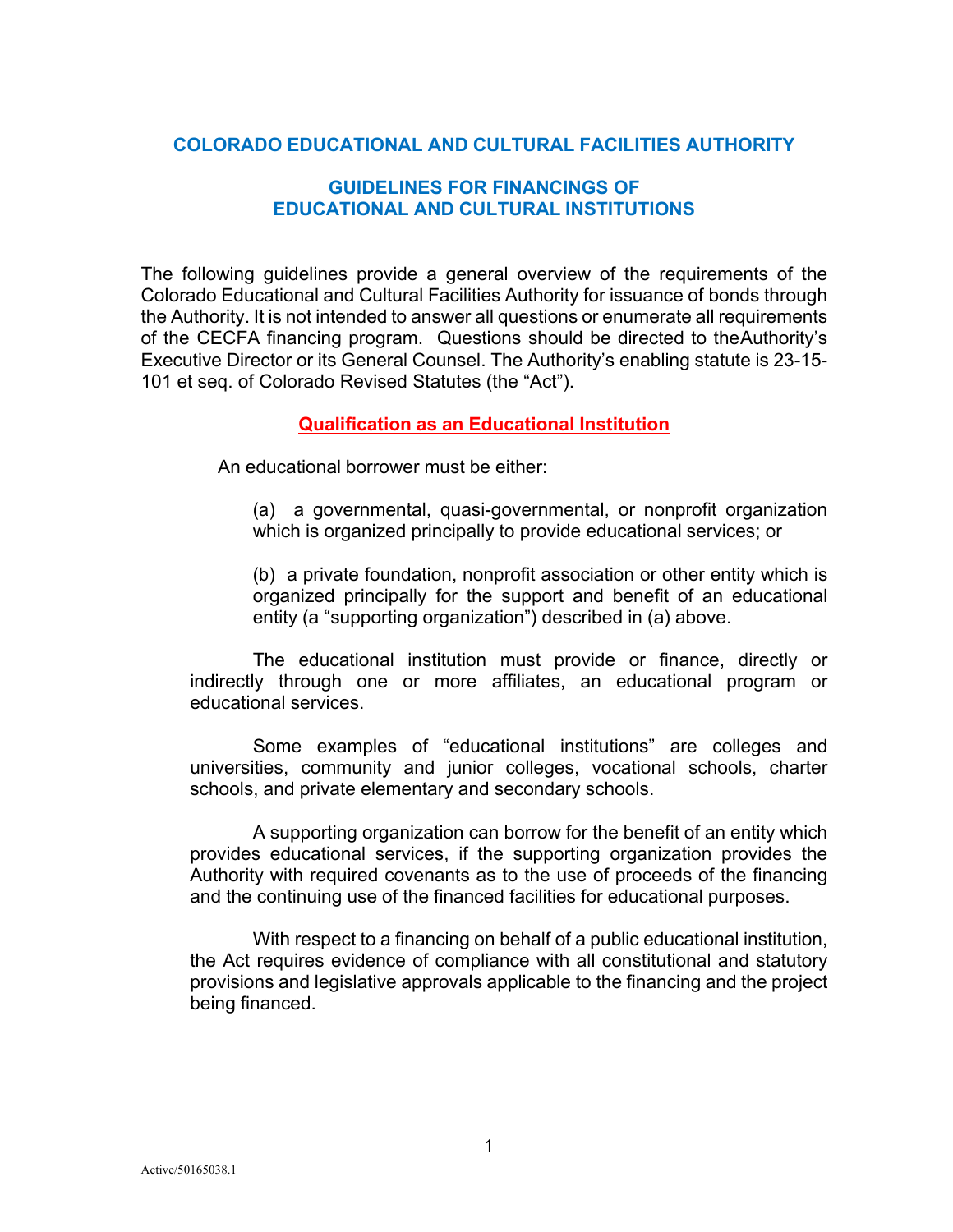# **Qualification as a Cultural Institution**

To qualify as a borrower, a cultural institution must be:

(a) a governmental, quasi-governmental, or nonprofit organization engaged in cultural, intellectual, scientific, educational, or artistic enrichment or

(b) a private nonprofit foundation, association, or other entity which is organized principally for the support and benefit of an institution described in (a) above.

The following are some examples from the Authority's statute of cultural institutions which are permissible borrowers:

- *Aquarium*
- *Botanical society*
- *Educational society*
- *Historical society*
- *Library*
- *Museum*
- *Gallery*
- *Performing arts association or society*
- *Nonprofit sports association, committee, or governing body*
- *Scientific society*
- *Natural history society or organization*
- *Zoological society*
- *Society for western history and western culture*
- *Sponsor of housing facilities that serve cultural needs of the residents*

### **Requirements Relating to Activities of the Educational or Cultural Institution**

A private nonprofit foundation, nonprofit educational or cultural institution must have tax-exempt status under federal tax laws.

The educational or cultural institution must demonstrate that it provides public benefit to the citizens of Colorado.

The educational or cultural institution must covenant that it currently is in substantial compliance with and in the future will substantially comply with all applicable federal and state nondiscrimination laws; provided if it shall fail to comply it will diligently take such actions as may be necessary to restore compliance.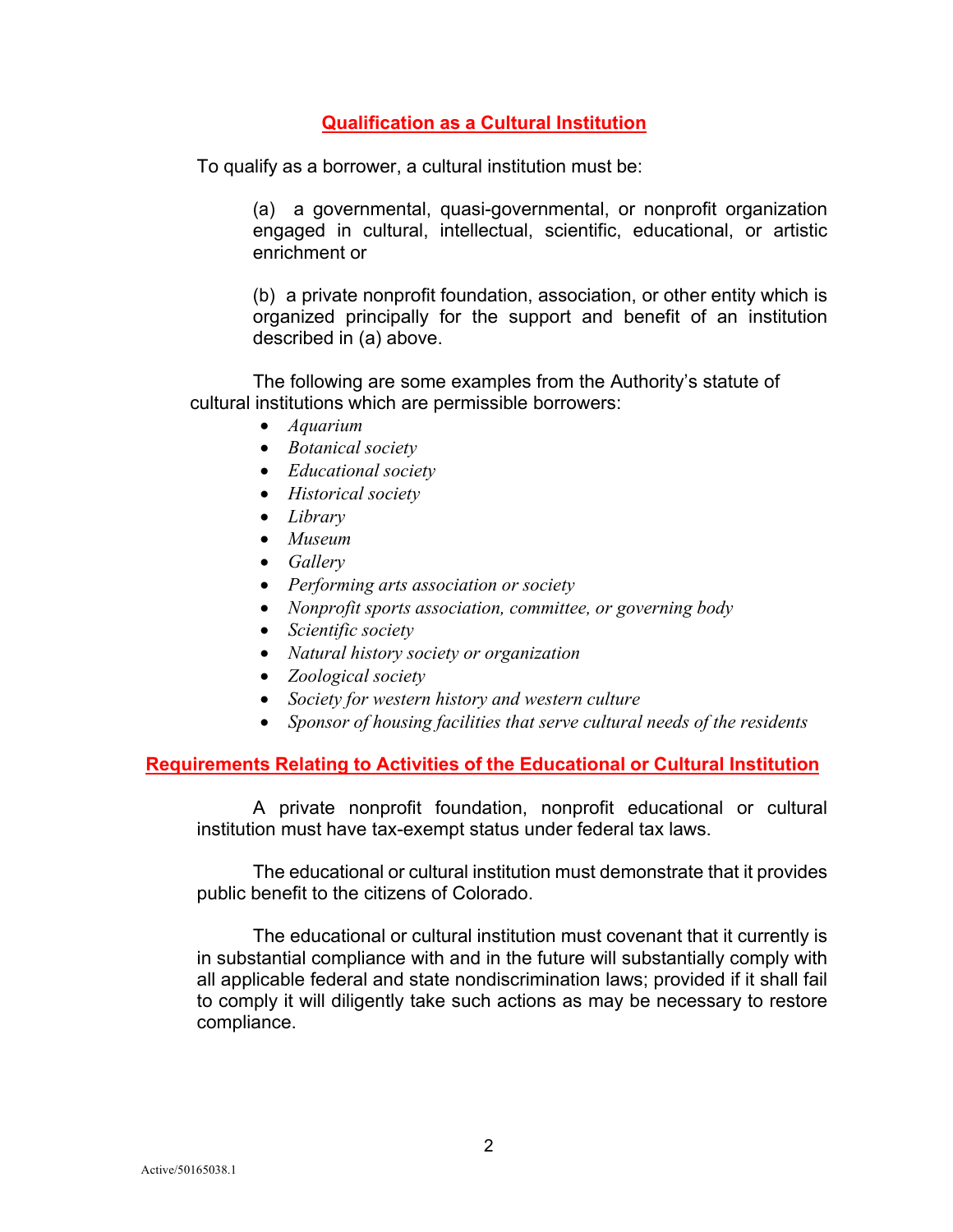**Requirements Relating to Project Being Financed**

With respect to educational and cultural institutions, the Authority is authorized to finance:

(a) any structure or facility required or useful for the operation of the institution;

(b) related equipment and furnishings; and

(c) the acquisition and development of real estate on which the facility is located.

In addition, with respect to cultural institutions, the Authority may finance the items contained in the facility and used for display, exhibition or performance.

The facilities to be financed must be used for the tax-exempt activities of the educational or cultural institution for the term of the financing; leasing of portions of the financed facilities to other tax-exempt entities or state or local governmental units is permitted if used for the purposes permitted under the Act and if consented to by the Authority as may be required. Federal tax law imposes substantial restrictions on leasing space financed with bond proceeds.

There are substantial restrictions under federal and state law on the financing of working capital in connection with the financing of a project.

The facilities to be financed or refinanced cannot be used exclusively or predominantly for religious worship or sectarian instruction (other than the academic or comparative study of various religions or religious philosophies) as determined under state and federal law. The disclosure language at the end of this summary is required for transactions involving sectarian school or other affiliated religious organizations.

## **Financial Requirements**

A proposed financing must meet one of the following criteria:

Institutional Rating. The bonds (if not credit enhanced) are rated in the investment grade category by a nationally recognized rating agency acceptable to the Authority (a "Rating Agency") based on a credit analysis of the educational or cultural institution;

Credit Enhanced Rating. The bonds are secured by a letter of credit, an insurance policy, guarantee by a third party or other comparable additional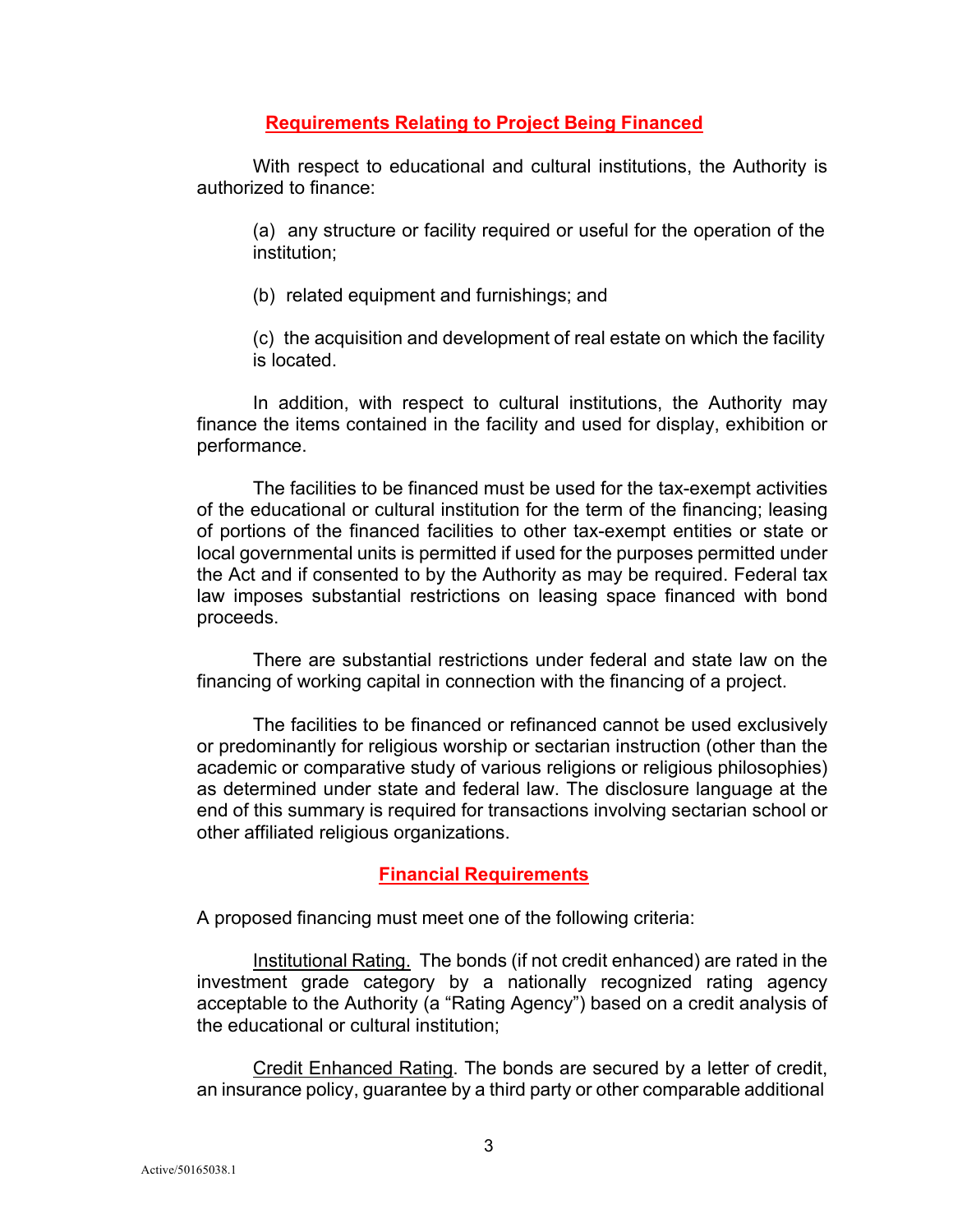collateral, the provider or parent of which is rated in the letter grade of "A" or better by a Rating Agency.

CECFA Approved. Repayment of the bonds is supported by a supplemental reserve fund, guarantee by a third party or other comparable additional collateral acceptable to CECFA.

Below Investment Grade Rating. If the institution or bonds do not satisfy one of the requirements above, the bonds must:

(a) Be offered and sold only to "Qualified Institutional Buyers" within the meaning of Rule 144A of the Securities Act of 1933, as amended, or "Accredited Investors", within the meaning of Rule 501 of Regulation D of the Securities Act of 1933, as amended ("Sophisticated Investors"), and representations that the purchaser is a Sophisticated Investor are included in the investment letters executed by the purchasers in form acceptable to the Authority; and

(b) Be issued in minimum denominations of:

(i) \$100,000 and have investment letters executed by the original purchasers of the bonds; or

(ii) \$25,000 if the bonds are purchased by a single investment manager registered with the Securities and Exchange Commission with more than \$500 million in capital under management and with demonstrated historical financial liquidity, for deposit in its clients' accounts. The manager must demonstrate that it has complete discretionary control over the bonds in individual client accounts and that all accounts to which the bonds are assigned are owned by Sophisticated Investors. The manager also must agree with the Authority to repurchase any such bonds from any owner which terminates its relationship with the manager and to deliver to the Authority annually its SEC Investor Advisor certification.

(c) Bonds issued in minimum denominations can be converted to \$5,000 denominations upon the receipt of an investment grade rating from a nationally recognized Rating Agency.

(d) Below investment grade bonds issued pursuant to the limitations stated above may be sold by separate series within an issue of bonds pursuant to the conditions stated in (a), (b) or (c) above, provided that any individual series shall comply with, and be restricted to, only one of the applicable categories of permissible denominations stated in (a), (b) or (c) above.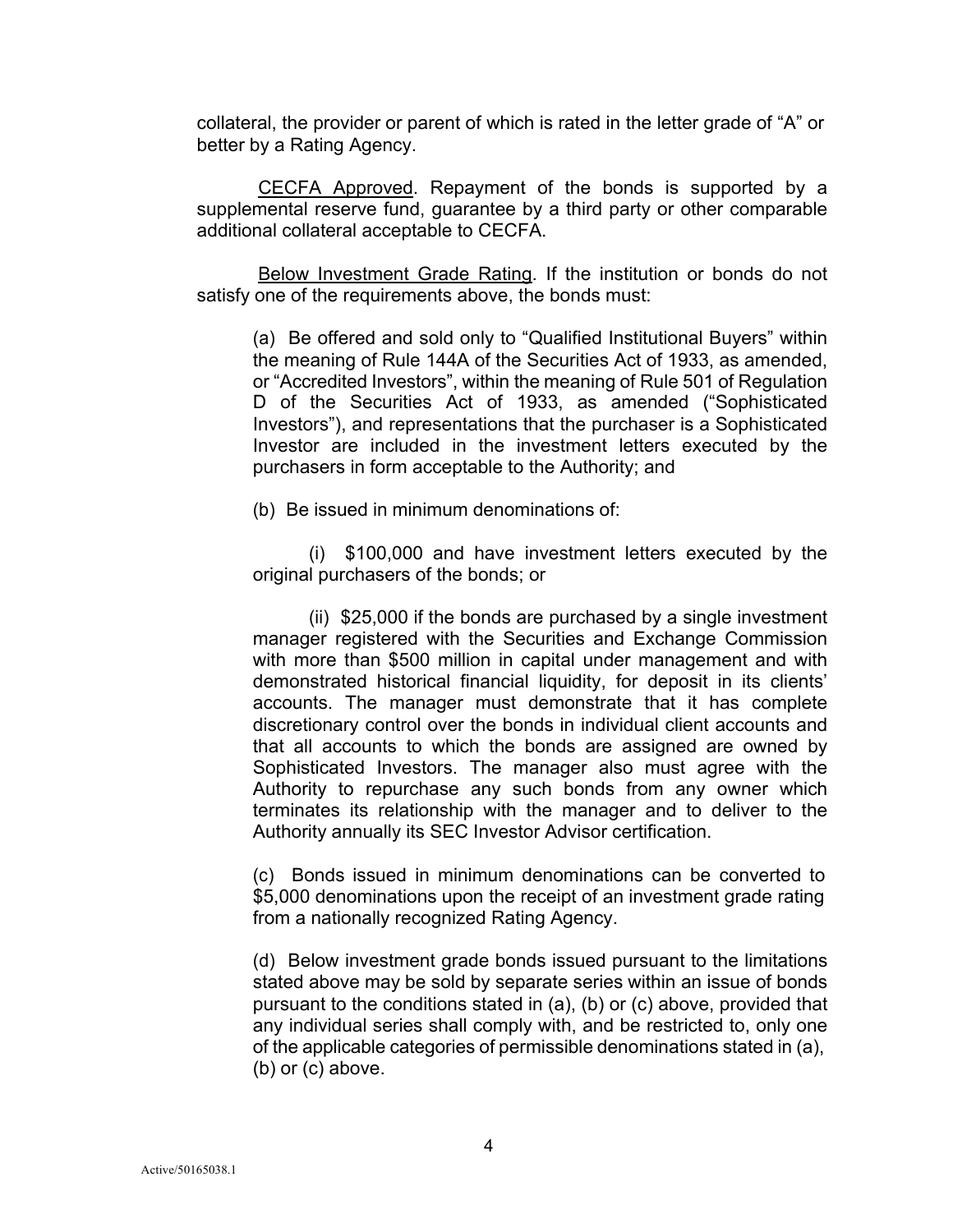Swaps and Hedges. Any interest rate swap, cap, collar, option, floor, forward or other hedging arrangement must be provided by a qualified counterparty. A qualified counterparty is any financial institution or insurance company which has unsecured long-term obligations rated in one of the three highest rating categories of a national rating agency. The Authority will not be a party to any swap or other derivative agreement.

Financial Statements. For all fiscal years following the closing date, Borrowers are required to submit audited financial statements to the Authority and other parties as required by the bond documents. In cases in which the borrower is a limited liability company with a single member, audited financial statements from the sole member will meet this requirement.

**Other Requirements.** The Authority may impose additional requirements in financings involving unusual circumstances, including verification of the financial feasibility of the transaction by a "feasibility study" drafted by a nationally or regionally recognized accounting firm or financial services firm with documented expertise in the business situation being analyzed.

### **Bond Counsel Opinion**

The Authority approves all final documents when it adopts the financing resolution authorizing issuance of the bonds. The Authority requires that either bond counsel or co-bond counsel for all financings must be a bond counsel firm which is listed in The Bond Buyer's Municipal Marketplace Directory and have an office in Colorado with a lawyer licensed to practice in Colorado. If a bond counsel firm is utilized as co-bond counsel in a multi-state financing, each bond counsel firm must render the customary bond opinion which covers both federal and Colorado law relating to the issuance of the bonds and the tax-exempt status of interest on any series of tax-exempt bonds. Bond counsel must also be experienced in tax-exempt financings for educational and cultural institutions.

Bond counsel must provide the Authority with an unqualified opinion (i) as to the due authorization of the bonds: (ii) that the bonds constitute valid and binding special obligations of the Authority; and (iii) if a tax-exempt financing is proposed, that the interest on the bonds will be excluded from gross income for federal and state income purposes

### **Charter School Financings and Use of State's Moral Obligation Program**

The Authority is authorized to issue obligations to finance the construction of charter schools within the State. Two State programs provide direct benefit to these financings.

Intercept Program. The State Treasurer is authorized to intercept State payments made to charter schools and apply those amounts to debt service on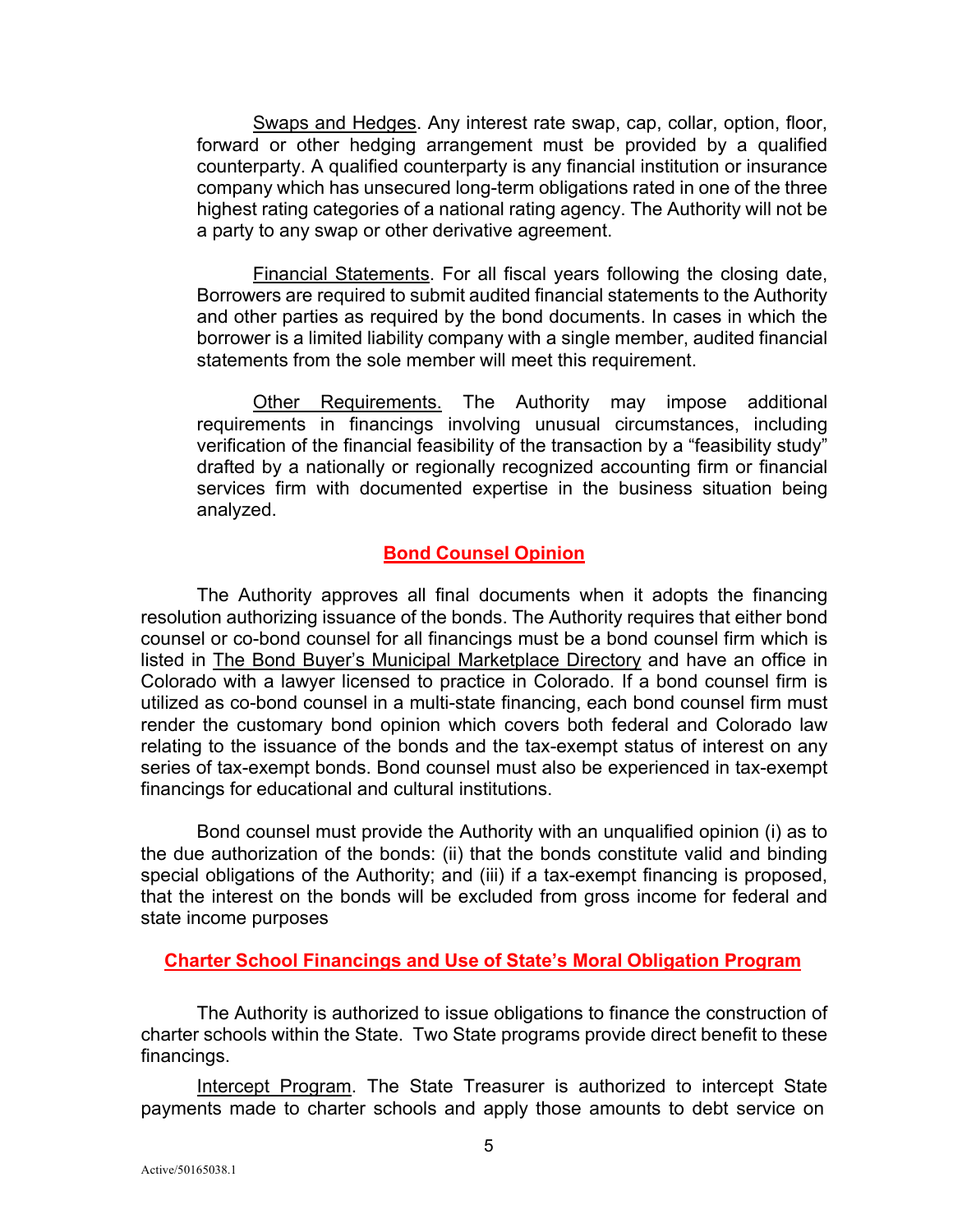charter school obligations. The Authority requires that each charter school borrowing through the Authority participate in the Intercept Program. The InterceptProgram enhances the ability of the charter school to obtain favorable financing terms for its bonds by ensuring that the money for debt payments is segregated fromoperation fund.

Moral Obligation Program. This program provides State support which enhances the credit of a charter school that has obtained an investment grade credit rating on a "stand alone" basis. Schools that qualify are able to obtain more favorable financing terms on their capital construction and refunding bonds.

- a. A charter school which has an investment grade rating from a nationally recognized rating agency is eligible to use State's moral obligation program as credit enhancement for the bonds being issued on behalf of the charter school. The details of the program are contained in Colorado Revised Statues Sections 22-30.5-407 and 22-30.5-408. The Authority will accept an application from a charter school for a moral obligation financing based on the representation signed by the school's investment banker or financial advisor that he/she reasonably expects that the school will obtain the required investment grade rating.
- b. The statute establishes the maximum amount of bonds which can be outstanding at any time under the moral obligation program. The amount outstanding changes with new transactions and principal payments on existing transactions. The amount available to be used for moral obligation bonds at any given time is referred to as the "cap." The Board will allocate the cap using the following guidelines:
	- (i) Cap allocations will be made at the meeting at which the inducement resolution (or the first financing resolution if there is not an inducement resolution) for the financing is adopted by the Board.
	- (ii) A school which is refinancing existing moral obligation bonds will automatically be entitled to use the dollar amount of the outstanding bonds being refunded (the "outstanding principal"). If the school seeks moral obligation approval for an amount more than the outstanding principal, the allocation guidelines below will apply to the amount in excess of the outstanding principal.
	- (iii) The amount of cap available for allocation will be deemed to be the difference between the statutory moral obligation limit and the total amount of moral obligation bonds which will be outstanding as of the first day of the month following the month in which the Board meeting is held.
	- (iv)If more than one school seeks an inducement for a moral obligation transaction at the same Board meeting, and if there is not enough cap to meet the requests of all those schools, the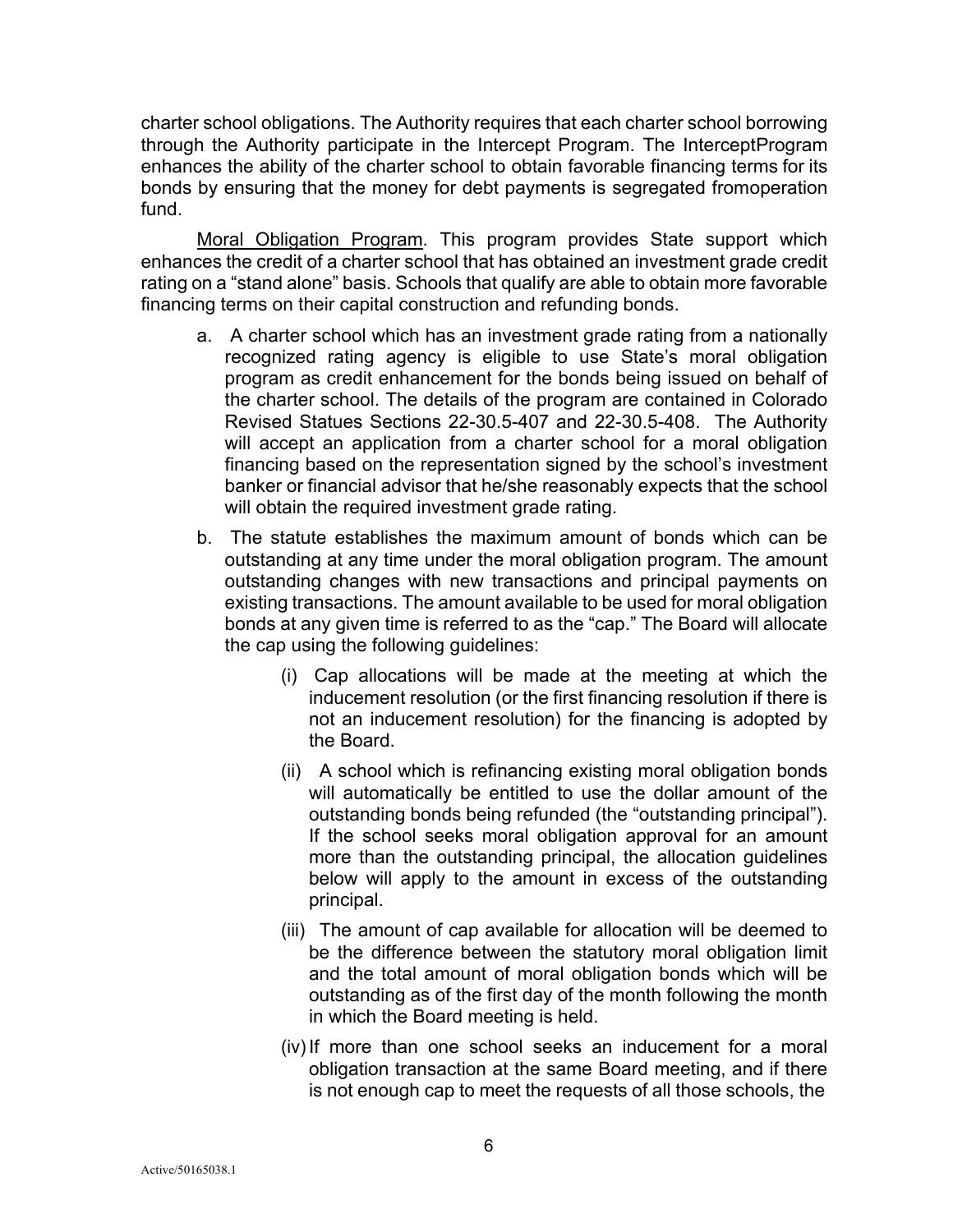amount of cap will be allocated pro rata based on the par amount of bonds proposed to be issued as listed in the sources and uses table in the applications (or, in the case of refundings, the amount in excess of the outstanding principal).

- (v) If a school which has received a cap allocation determines that it will not obtain an investment grade rating, it shall notify the Authority promptly in writing, and that school's allocation will expire. The Authority will, by letter, offer the expired cap to other schools which received a cap allocation at the same Board meeting, on a pro rata basis up to the maximum requested by each school. If any school declines the offer to use expired cap, the amount of cap offered will be allocated to any remaining school(s) which received a cap allocation at thesame Board meeting.
- (vi) Transactions which receive allocations of cap must closewithin 90 days from the date of the Board meeting at which theschool first received an allocation of cap. If this deadline is notmet, the allocation of cap to that school will expire and the amount of the allocation will be offered by letter to any other school which received a cap allocation at the same Board meeting. If all such schools decline to use the expired cap allocation, or no other school was allocated cap at the same Board meeting, or for other good cause, the Authority's Executive Director may, in his or her sole discretion or in consultation with the Board, extend the 90-day deadline.
- (vii) The Board reserves the right to modify application of the terms of this policy at its discretion and for good cause for the purposes of (A) deriving the greatest financial benefit from the moral obligation program for its intended beneficiaries, (B) allocating unscheduled prepayments of outstanding moral obligation program bonds, or (C) alleviating any forfeiture of an allocation of cap in circumstances determined by the Board to be in the best interests of the moral obligation program.

### **Additional Guidelines and Requirements for Multi-State Financings**

The Authority has statutory authority to finance facilities of an educational and cultural institution located outside the state of Colorado in certain circumstances. The Authority's statute allows such a financing if the educational or cultural institution, or an affiliate of such institution, operates or finances an educational or cultural facility within the state of Colorado. If the proposed financing includes property which is not located in Colorado ("multi-state financing"), the following additional requirements must be met.

Use of Local Bond Counsel. The Authority requires that either bond counsel or co-bond counsel for all financings must be a bond counsel firm which is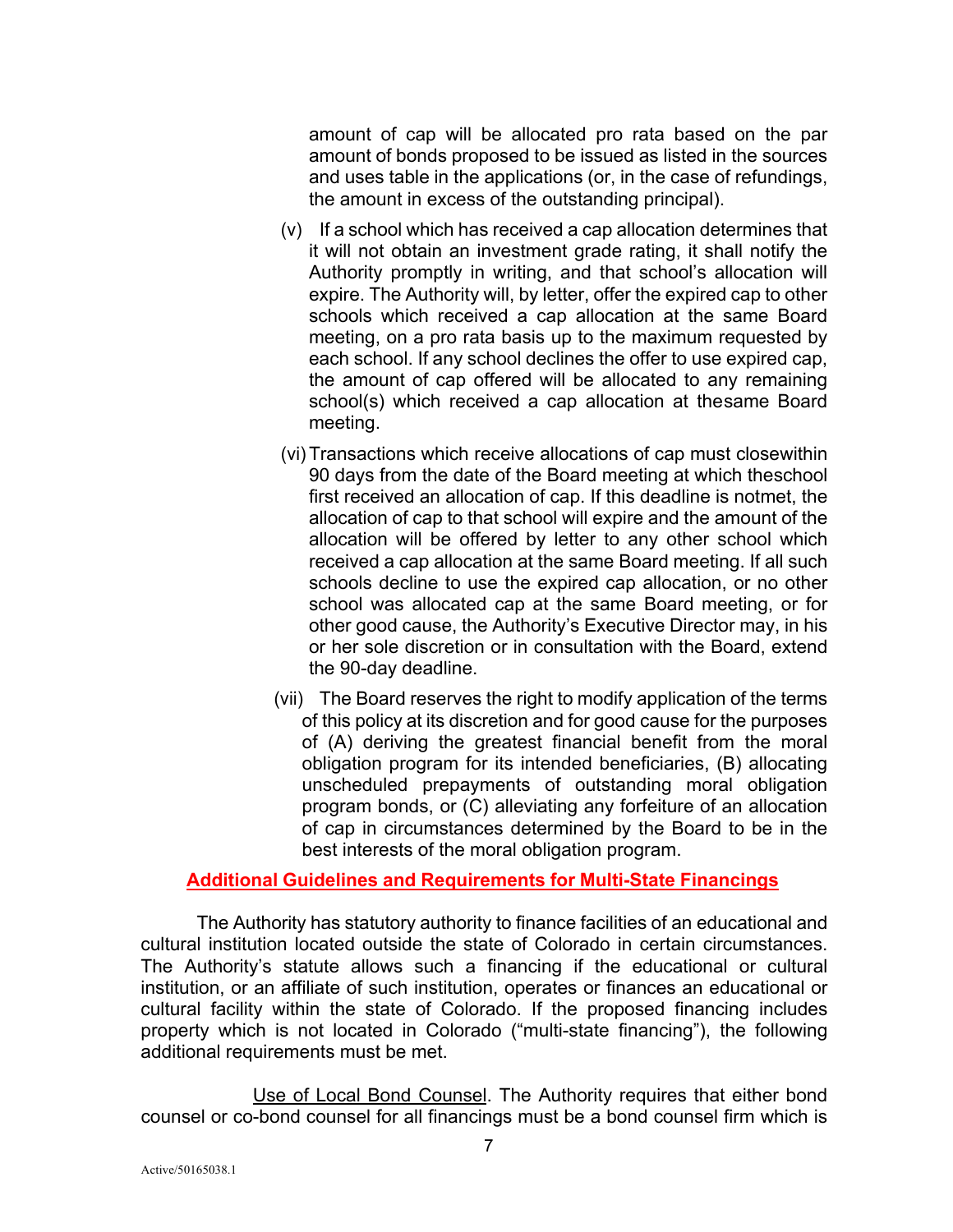listed in The Bond Buyer's Municipal Marketplace Directory and have an office in Colorado with a lawyer licensed to practice in Colorado.

Benefit to Colorado. The Board of Directors requires that the borrower clearly articulate, both in its application and in its presentation to the Board, the benefits to the State and its citizens of any multi-state financing.

Multi-State Financing Programs. Most multi-state financings of the Authority are undertaken pursuant to a "program" of financings established by an entity located in Colorado or its affiliates. Requests to establish a program for multistate borrowings generally must be submitted for approval prior to the meeting at which the Board of Directors considers a request for an individual financing under the program. The purpose of prior program approval is to provide the Board with an opportunity to review the nexus with Colorado and the benefit to Colorado of the proposed program without requiring a specific borrower to fill out an application for financing.

Public Approval. A public hearing (TEFRA hearing) must be held in each jurisdiction in which a facility being financed with tax exempt bonds is located and the appropriate official must approve the issuance of bonds for the project in accordance with federal law. These local approvals must be completed before the Colorado approval is submitted to the State.

Specific Guidelines for Multi-State Financings. In authorizing multistate financings by the Authority, it was the clear intent of the Colorado General Assembly that multi-state financings should be undertaken by the Authority only if the following conditions are satisfied:

(a) The multi-state financing must benefit the citizens of Colorado; for example, the multi-state financing enhances or assists the programs and/or financial stability of the educational or cultural facilities located within the state or improves the education-related or cultural-related employment opportunities within the state;

(b) The multi-state financing must provide the participants in the financing (the borrower, any affiliates and other related entities which will benefit from the use of bond proceeds) cost savings and/or increased efficiencies in the financing process;

(c) The participants in the multi-state financing must share a common goal of providing educational or cultural services to the communities in which they are located and must demonstrate this commitment through their operations and activities; and

(d) The multi-state financings of the Authority have provided different forms of direct or indirect benefits to Colorado organizations and Colorado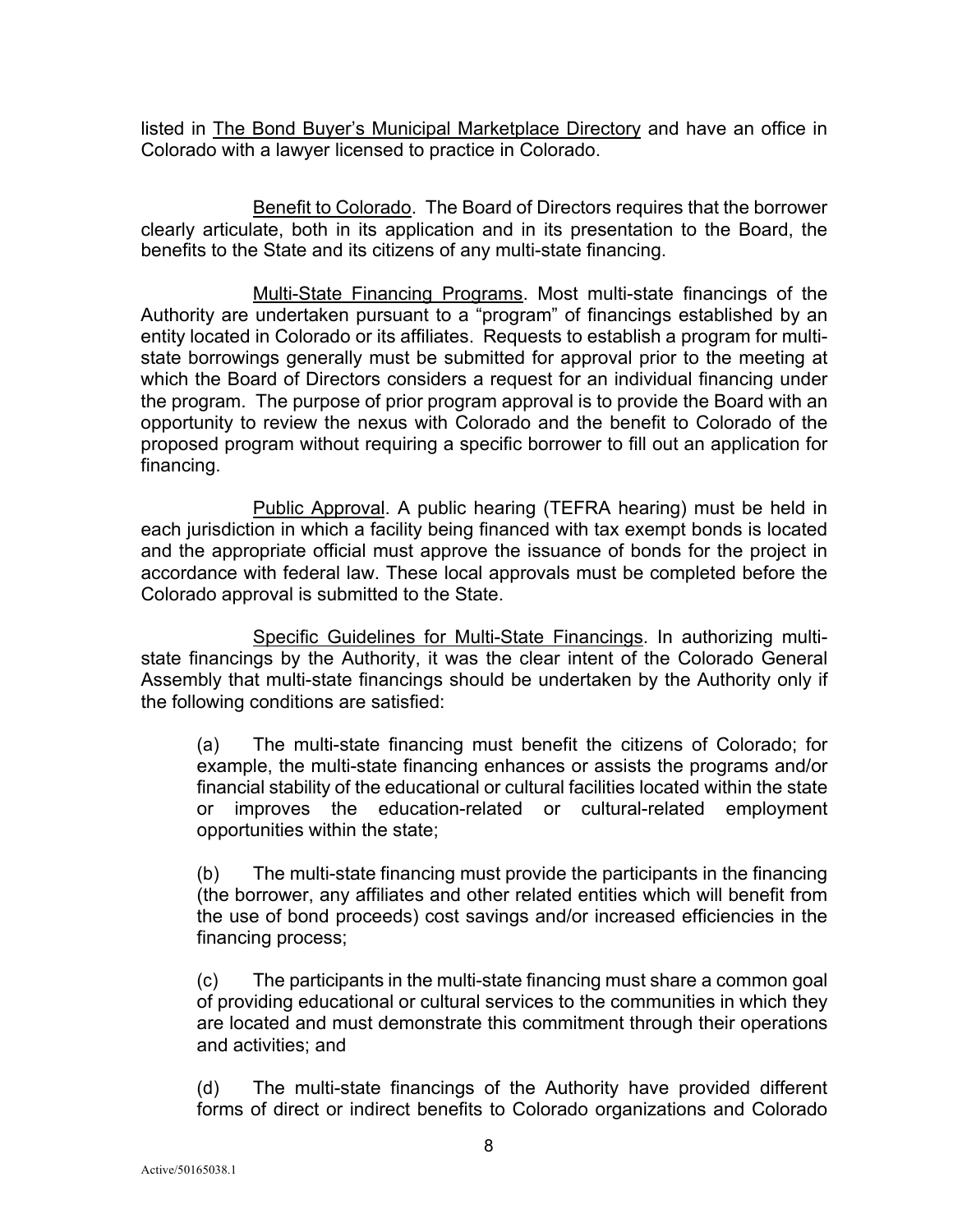citizens, as described below. In general, one form of these benefits should be present in a proposed multi-state financing:

(i) *Direct Benefit to Colorado Entity.* A borrower with operations in Colorado and other states finances a facility in Colorado and facilities or operations in other states.

(ii) *Indirect Benefit to Colorado Entity.* A borrower with operations in Colorado and other states finances facilities in states other than Colorado. The cost savings and efficiencies associated with the multistate financing benefits all the operations of the borrower including the operations of the borrower in Colorado.

*(iii) Direct Benefit to Colorado Entity from Network Financing Program.* A group of independent, associated organizations located in Colorado and other states which offer the same or comparable educational and cultural services to their communities have formed a network for the purpose of assisting network members in fulfilling their charitable purposes*.* The network provides various services to network members, including among other things a tax-exempt financing program for addressing the capital needs of the network members.

#### **Small Borrower Program**

The Authority has created a special program to provide easier access to taxexempt capital for borrowers which need smaller loan amounts. The program offers reduced initial fees and streamlined processing, which are made possible by using standard documents. In addition, the Authority offers extensive technical assistance for small borrowers which need help understanding the options and the process involved in borrowing through the program. Borrowers can finance facilities and equipment through the program.

#### Eligibility.

(a) The borrower must qualify as an educational or cultural institution as defined previously in these Guidelines.

(b) The loan amount must be less than \$4 million.

(c) The loan must be placed with a single investor and not require a formal disclosure document.

- (d) The loan structure must not require the use of a trustee.
- (e) The facilities or equipment financed must be located in Colorado.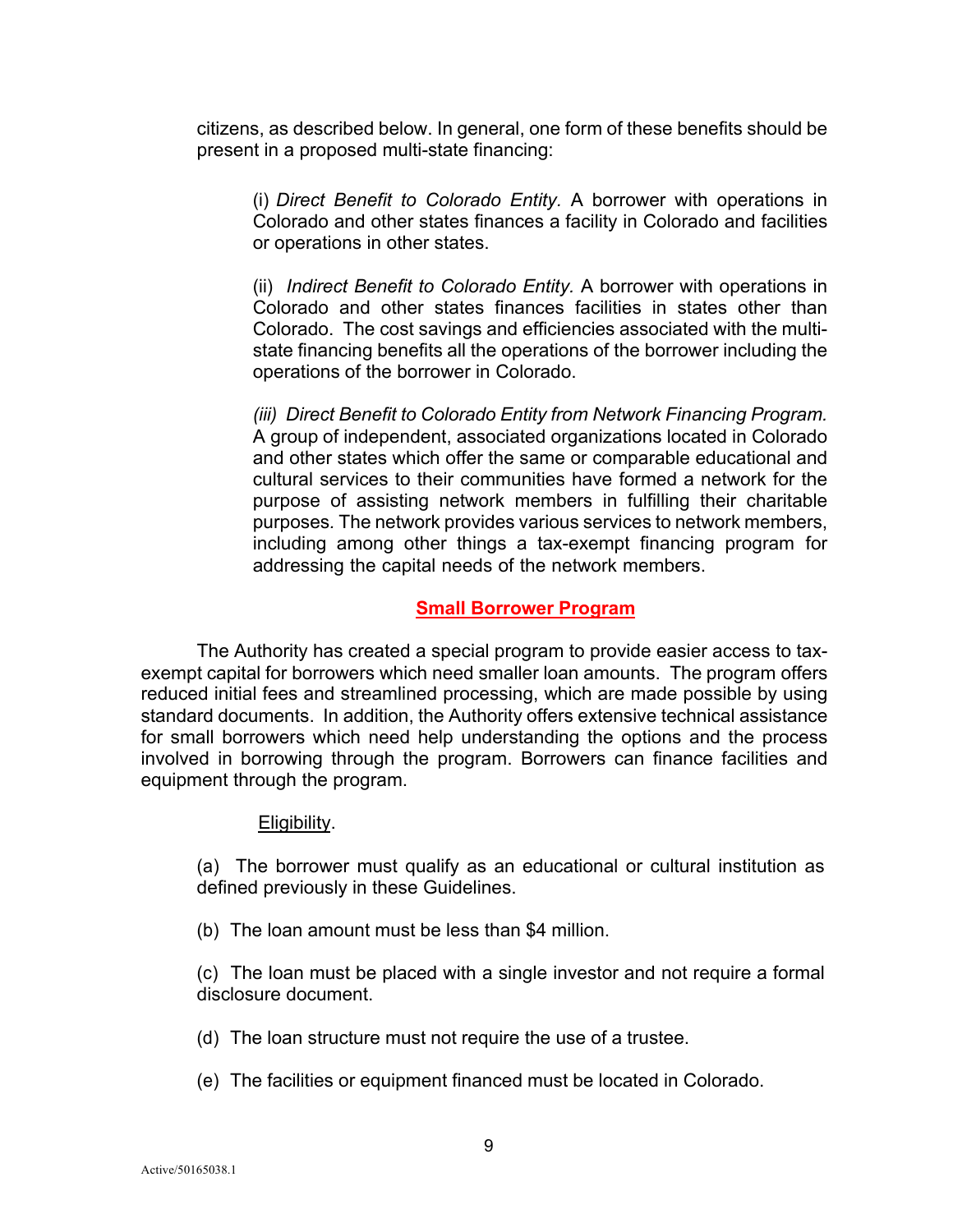Application and Board Approval. The determination of whether a transaction qualifies for the program is made by the staff and general counsel of the Authority. If the transaction qualifies, the borrower submits the Small Borrower Application.

Bond Counsel. Sherman & Howard L.L.C. acts as bond counsel in all Small Borrower financings unless it has a conflict of interest.

Fees. Small borrowers pay a minimum \$7,500 Initial Fee, which does not include the fees of bond counsel. The Initial Fee may be increased gradually until it reaches \$20,000 for loans of \$4 million (the maximum permitted under the program). The Initial Fee is due along with the application. The borrower is also responsible for paying the normal annual fee of the Authority.

Documents. The Authority provides standard documents for Small Borrower transactions, which may be modified as required by the lender.

### Sample Disclosure Language for Financings Involving Certain Sectarian Institutions

*(To be used and modified based on the facts and circumstances of a financing and upon the advice of bond and disclosure counsel.)*

## Risk of Possible Adverse Ruling under the First Amendment to the United States Constitution and the Colorado Constitution

The "Establishment Clause" of the First Amendment to the United States Constitution has been interpreted to restrict public financial assistance to certain sectarian institutions generally referred to as pervasively sectarian institutions. The Colorado Constitution also contains certain provisions that no governmental entity can use public funds to aid any church, sectarian society or for any sectarian purpose. The United States Supreme Court has not directly addressed the question of whether the Establishment Clause restricts the lending to pervasively sectarian institutions of the proceeds of a tax-exempt or taxable bond issue involving no expenditure of public funds. Also, the Colorado Supreme Court has not addressed the question of whether the Colorado Constitution prohibits the financing by a state political subdivision on behalf of a sectarian institution or the financing of a project involving a sectarian facility if such financing is accomplished with the proceeds of a tax-exempt or taxable bond issue involving no expenditure of public funds. However, Bond Counsel is of the opinion that the Bonds are valid, based upon the analysis of existing United States Supreme Court and lower court precedent in cases involving the Establishment Clause in various other contexts and upon the analysis of existing Colorado and lower court precedent in cases involving the Colorado Constitution in various other contexts.

If a court were to find the issuance of the Bonds and the use of the proceeds to finance the [Project] described in this [Official Statement] unconstitutional under